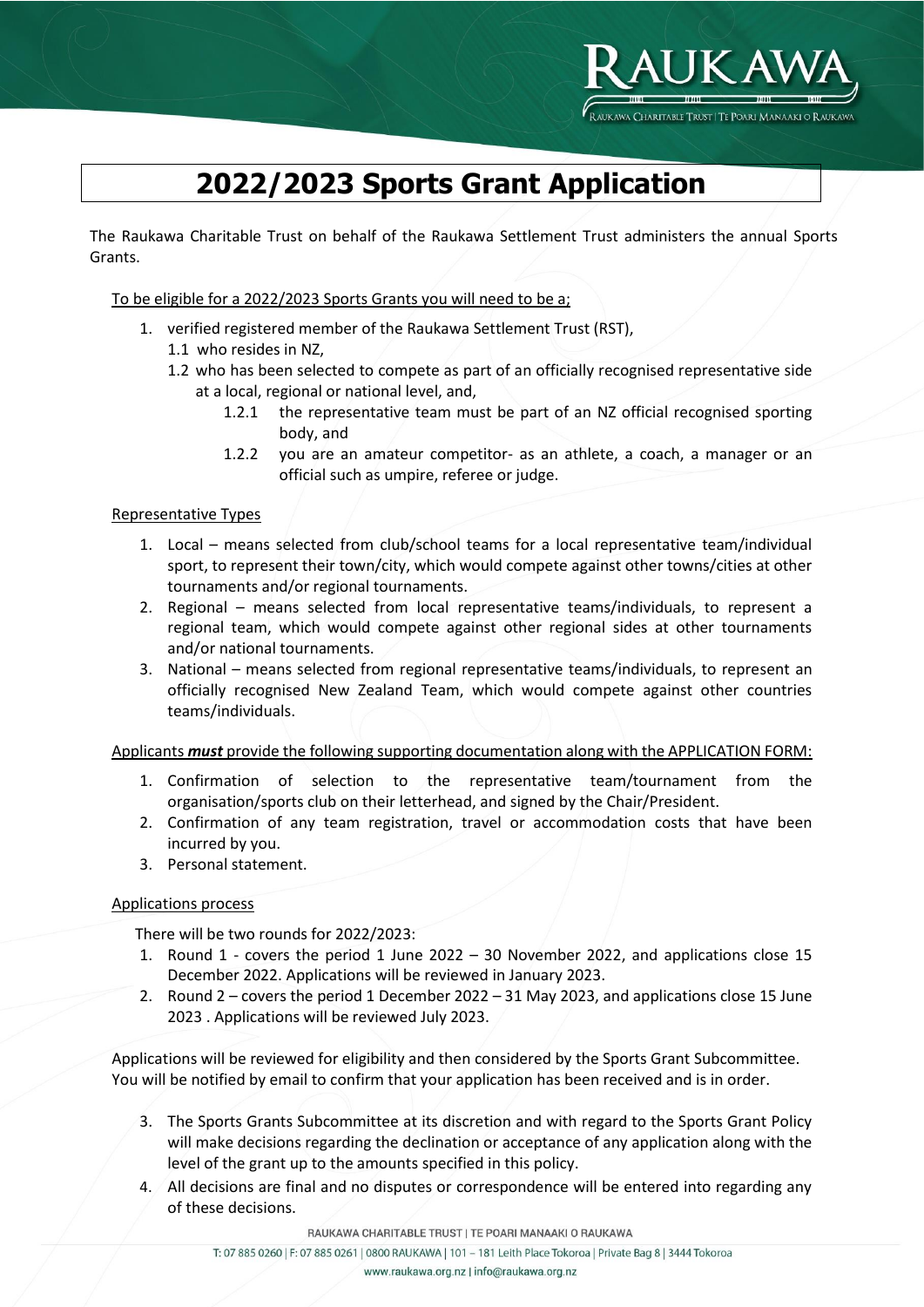

# **2022/2023 Sports Grant - Application Form**

 $\frac{1}{2}$  ,  $\frac{1}{2}$  ,  $\frac{1}{2}$  ,  $\frac{1}{2}$  ,  $\frac{1}{2}$  ,  $\frac{1}{2}$  ,  $\frac{1}{2}$  ,  $\frac{1}{2}$  ,  $\frac{1}{2}$  ,  $\frac{1}{2}$  ,  $\frac{1}{2}$  ,  $\frac{1}{2}$  ,  $\frac{1}{2}$  ,  $\frac{1}{2}$  ,  $\frac{1}{2}$  ,  $\frac{1}{2}$  ,  $\frac{1}{2}$  ,  $\frac{1}{2}$  ,  $\frac{1$ 

| Date of Birth:                   |  |  |
|----------------------------------|--|--|
| <b>Address:</b>                  |  |  |
|                                  |  |  |
| <b>Contact Number:</b>           |  |  |
| <b>Email Address:</b>            |  |  |
| <b>Principal RST Marae:</b> 1988 |  |  |
| <b>Raukawa Registration #</b>    |  |  |
| <b>BANK DETAILS</b>              |  |  |
| <b>Name of Bank:</b>             |  |  |
| <b>Account Name:</b>             |  |  |
| <b>Account Number:</b>           |  |  |

## *Please attach a bank generated printout / deposit slip with this application*

**\_\_\_\_\_\_\_\_\_\_\_\_\_\_\_\_\_\_\_\_\_\_\_\_\_\_\_\_\_\_\_\_\_\_\_\_\_\_\_\_\_\_\_\_\_\_\_\_\_\_\_\_\_\_\_\_\_\_\_\_\_\_\_\_\_\_\_\_\_\_\_\_\_\_\_\_\_\_\_\_\_\_**

**\_\_\_\_\_\_\_\_\_\_\_\_\_\_\_\_\_\_\_\_\_\_\_\_\_\_\_\_\_\_\_\_\_\_\_\_\_\_\_\_\_\_\_\_\_\_\_\_\_\_\_\_\_\_\_\_\_\_\_\_\_\_\_\_\_\_\_\_\_\_\_\_\_\_\_\_\_\_\_\_\_\_**

**\_\_\_\_\_\_\_\_\_\_\_\_\_\_\_\_\_\_\_\_\_\_\_\_\_\_\_\_\_\_\_\_\_\_\_\_\_\_\_\_\_\_\_\_\_\_\_\_\_\_\_\_\_\_\_\_\_\_\_\_\_\_\_\_\_\_\_\_\_\_\_\_\_\_\_\_\_\_\_\_\_\_**

**\_\_\_\_\_\_\_\_\_\_\_\_\_\_\_\_\_\_\_\_\_\_\_\_\_\_\_\_\_\_\_\_\_\_\_\_\_\_\_\_\_\_\_\_\_\_\_\_\_\_\_\_\_\_\_\_\_\_\_\_\_\_\_\_\_\_\_\_\_\_\_\_\_\_\_\_\_\_\_\_\_\_**

**\_\_\_\_\_\_\_\_\_\_\_\_\_\_\_\_\_\_\_\_\_\_\_\_\_\_\_\_\_\_\_\_\_\_\_\_\_\_\_\_\_\_\_\_\_\_\_\_\_\_\_\_\_\_\_\_\_\_\_\_\_\_\_\_\_\_\_\_\_\_\_\_\_\_\_\_\_\_\_\_\_**

#### **REPRESENTATIVE EVENT DETAILS**

**Representative Team name: \_\_\_\_\_\_\_\_\_\_\_\_\_\_\_\_\_\_\_\_\_\_\_\_\_\_\_\_\_\_\_\_\_\_\_\_\_\_\_\_\_\_\_\_\_\_\_\_\_\_\_\_\_\_\_\_\_\_\_**

**Date and location of event/tournament: \_\_\_\_\_\_\_\_\_\_\_\_\_\_\_\_\_\_\_\_\_\_\_\_\_\_\_\_\_\_\_\_\_\_\_\_\_\_\_\_\_\_\_\_\_\_\_\_\_**

**Description of applicant's sporting achievements to date: \_\_\_\_\_\_\_\_\_\_\_\_\_\_\_\_\_\_\_\_\_\_\_\_\_\_\_\_\_\_\_\_\_\_\_**

RAUKAWA CHARITABLE TRUST | TE POARI MANAAKI O RAUKAWA

T: 07 885 0260 | F: 07 885 0261 | 0800 RAUKAWA | 101 - 181 Leith Place Tokoroa | Private Bag 8 | 3444 Tokoroa www.raukawa.org.nz | info@raukawa.org.nz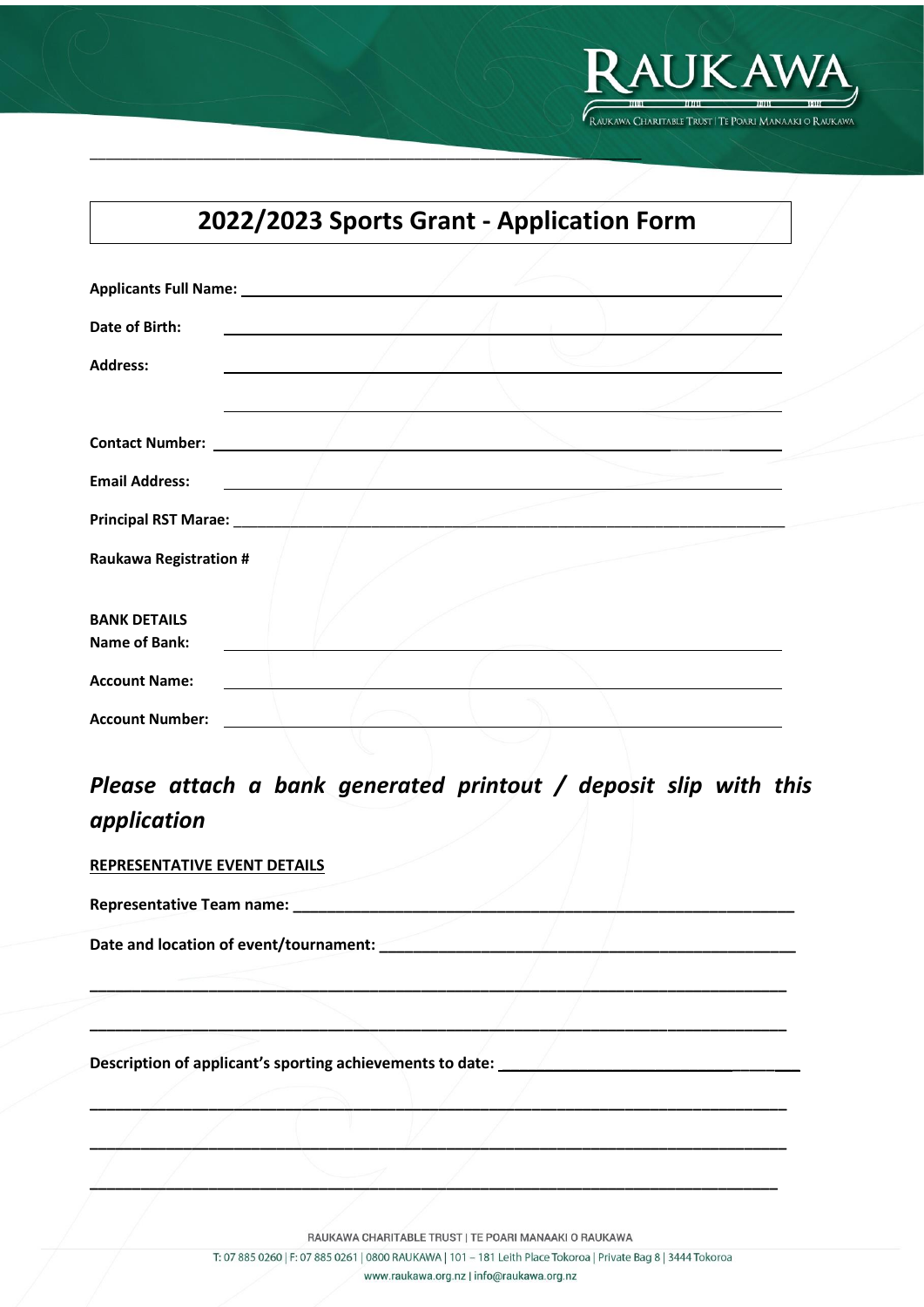### **Costs or expenses to compete.**

Please itemise costs associated with attending the event/s and being part of the team. Eg: fee to be part of team, individual tournament fee, airfares, accommodation, equipment, uniforms etc)

 $\overline{\phantom{a}}$ 

 $\overline{\phantom{a}}$ 

 $\overline{\phantom{a}}$ 

 $\overline{\phantom{a}}$ 

 $\overline{\phantom{a}}$ 

 $\overline{\phantom{a}}$ 

 $\overline{\phantom{a}}$ 

 $\overline{\phantom{a}}$ 

\_\_\_

 $\overline{\phantom{a}}$ 

 $\overline{\phantom{a}}$ 

 $\overline{\phantom{a}}$ 

 $\overline{\phantom{a}}$ 

 $\overline{\phantom{a}}$ 

 $\overline{\phantom{a}}$ 

 $\overline{\phantom{a}}$ 

 $\overline{\phantom{a}}$ 

 $\overline{\phantom{a}}$ 

 $\overline{\phantom{a}}$ 

### **Personal statement**

Please provide a personal statement about how this representative opportunity will help you achieve your aspirations, and how you are connected with your marae or hapū. If you are not connected, how we could help you to connect.

**Would you like to receive our quarterly Raukawa Te Kakara uri pānui? NO / YES**

**Would you like to receive notification/promotions relating to the various uri events or activities we hold?** NO / YES